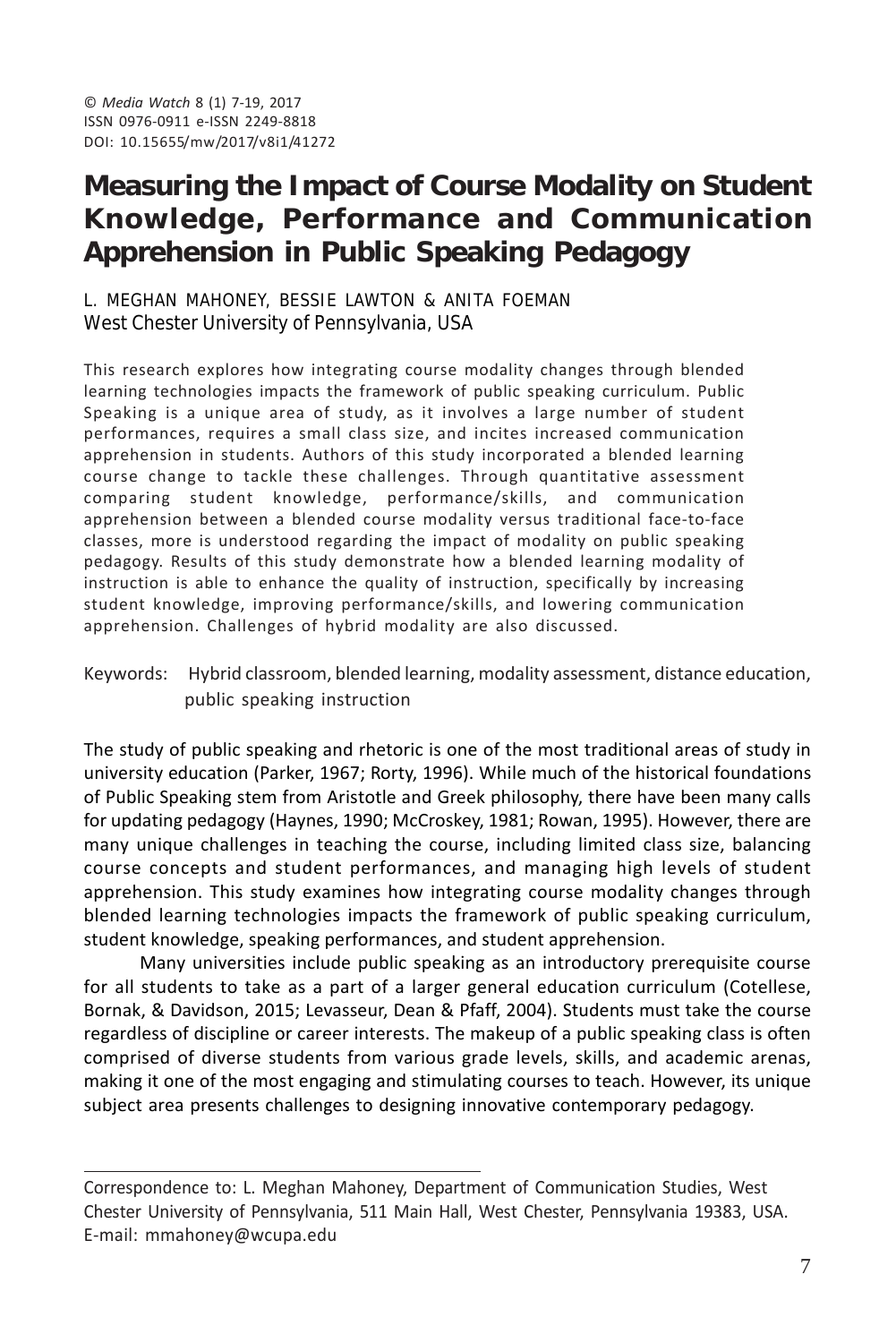#### **Challenges of Public Speaking Pedagogy**

By definition, public speaking is an area of communication where a speaker presents a formal presentation to an audience in the public domain (Sellnow, 2005). Therefore, the basic assumption of Vygotsky's (1978) "zone of proximal development," where educators share knowledge, expertise, and experience with the learner, is challenged. Students must be given substantial class time to develop, practice and demonstrate communication behavior through public speaking performances. Additionally, students must master basic theory and knowledge of public speaking concepts. This integration of teaching theory and facilitation of performance can often cause tension in course design (Levasseur, Dean & Pfaff, 2004; McCroskey, 1982). Faculty must make critical decisions about how much time is designated to course lectures and student speaking practice.

Given the substantial amount of course time dedicated to speaking practice and performances, educators are forced to decrease the amount of students enrolled in a public speaking class. The National Communication Association advises public speaking courses to have no more than 25 students enrolled per instructor (NCA, 2011). This smaller class size leads to a more positive and intimate classroom environment that helps a public speaking course succeed. Research demonstrates how a community atmosphere in the classroom reports a stronger will to learn, better performance, and more positive feelings towards school (Battistich, et al., 1995; Glaser & Bingham, 2012; McGrath et al., 2000). Given the high level of personal self-disclosure in speaking performances, students must feel as though they know and trust their classmates. When this "zone of proximal development" is flipped (Vygotsky's, 1978), students are prompted to share knowledge, expertise, and experience with their instructor and peers, rather than instructors being the sole source of cognition.

Unfortunately, as universities around the world look to increase class size in efforts to save money and campus resources, this low enrollment target puts an extra strain on communication departments. More programs are exploring ways to offer Public Speaking through distance education modalities in order to meet the same goals as traditional faceto-face courses (Cotellese, Bornak, & Davidson, 2015). It is unclear what impact raising enrollment numbers in public speaking courses through distance education initiatives has on student learning outcomes.

Public speaking is also a course that brings high levels of communication apprehension for some students, especially given that it is a subject many students feel forced into early in their academic career. Public speaking performances usually involve mental and physical presentations that require physical and mental skills, especially in areas of mindfulness, organization, skills and experience (Fujishin, 2009). Educators must spend a significant amount of class time treating apprehensive students, teaching techniques to decrease anxiety, helping students prepare and practice their speaking skills, and creating a classroom environment that fosters community and repertoire (Holley, & Steiner, 2005; Motley, 1990; Robinson, 1997). This public practice is important, and it cannot be assumed that students with speaking anxiety will train independently.

Distance education has emerged as a possible solution to tackling some of these challenges to public speaking pedagogy. Many variations of distance education have emerged, but in sum, online learning allows the student and instructor to be physically distant while learning, while maintaining communication through computer mediated communication (Beldarrain, 2006; Keegan, 1986). Courses can be offered fully online, completely face-to-face with specific assignments enhanced through the use of technology, or through blended learning techniques. This study demonstrates one university's attempt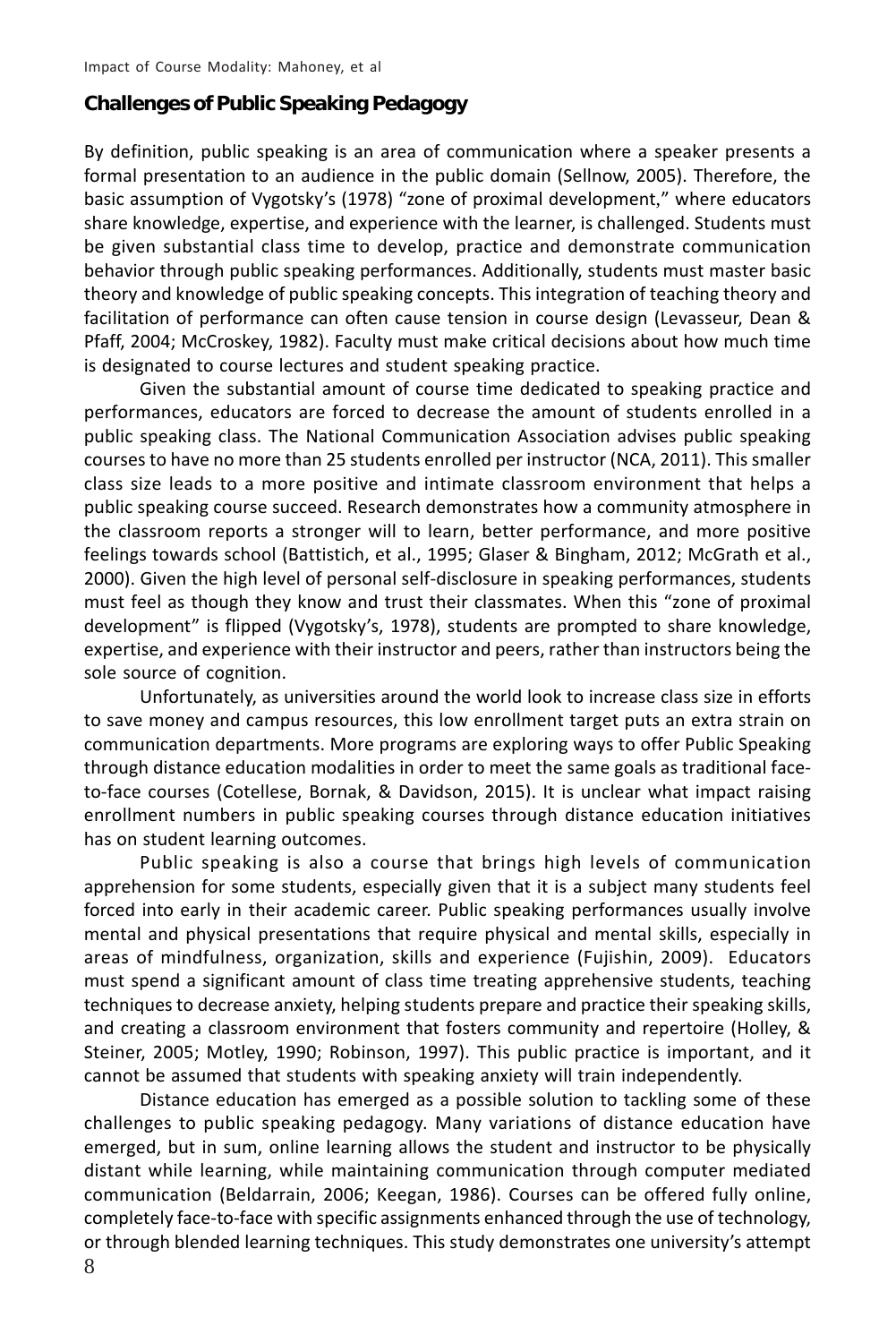to tackle the challenges of creating additional knowledge and skills training, increase class size, and lower student apprehension in public speaking courses through a blended learning curriculum. Specifically, this study reports the assessment results of the experience.

## **Blended Learning and Public Speaking Pedagogy**

Using distance education as a resource in increasing class sizes may be something that more universities are forced into. The mandate often comes from the top in order to decrease the cost of program delivery, overcome problems of time-constraints, and free university resources (Hanson, & Teven, 2004; Heeger, 2007; Ibrahim & Yusoff, 2012). Blended learning provides a strong alternative to faculty who are resistant to teach courses online while their students remain on campus. It also addresses the concern that we focus as much on the quality as well as the utility of online offerings (Schwartzman, 2007; Vanhorn, Pearson & Child, 2008).

Blended learning combines online experiences (asynchronous) with face-to-face learning (synchronous) in order to improve student learning (Garrison & Kanuka, 2004). The amount of class time delegated online varies depending on the blended learning class, but most research supports the claim that blending online instruction and in-class activities results in improved learning, as it helps improve student engagement with material and offers students more flexibility and convenience with scheduling (Authors to be added after review, 2014; Missildine, Fountain, Summers & Gosselin, 2013; Moran, Seaman & Tinti-Kane, 2011; Rovai& Jordan, 2004).

One of the greatest critiques of distance education is the difficulty in maintaining a close and intimate classroom environment. Often, students perceive the relationship between teachers and students in an online environment to be more formal, taking studentsa longer time to feel trust (Tu & McIsaac, 2002). Feeling a sense of community trust with faculty and peers is critical in a public speaking course. However, blended course modality often generates stronger community feelings vs. fully online courses (Rovai & Jordan, 2004). Blended learning has the capabilities to facilitate community dimensions, including transactional dialogue, instructor presence, and emotional connectedness between peers (Garrison & Anderson, 2003; Garrison & Kanuka, 2004). Specifically, distance education has demonstrated the ability to increase class size while maintaining the same level of knowledge retention.

Universities that have used blended learning as a way to increase class numbers in public speaking courses have mixed results. Some have found blended learning public speaking courses to have no significant student ability differences between distance education and face-to-face sections (Authors to be added after review, 2014; Clark and Jones, 2001). Other studies have actually found online students to score higher on their final exams than face-to-face students (Hanson & Tedan, 2004). Students' perceptions are consistent with these findings, as one study found that students report feeling as though learning outcomes were equal to or greater than a face-to-face version of the same course (Linardopoulos, 2010). However, these studies are becoming dated, with limited longitudinal data recorded.

Research also demonstrates how using advanced technology in the classroom lowers communication apprehension in students. Since distance education offers students more flexibility and convenience, it provides more time for students to practice speech performances. Practice is essential in reducing speech anxiety and developing public speaking skills. Practice allows individuals to identify and improve speech challenges before performance delivery and enhances familiarity with speech performance and the public speaking environment. (Fujishin, 2009; Ibrahim & Yusoff, 2012; O'Hair, Stewart & Rubenstein, 2001).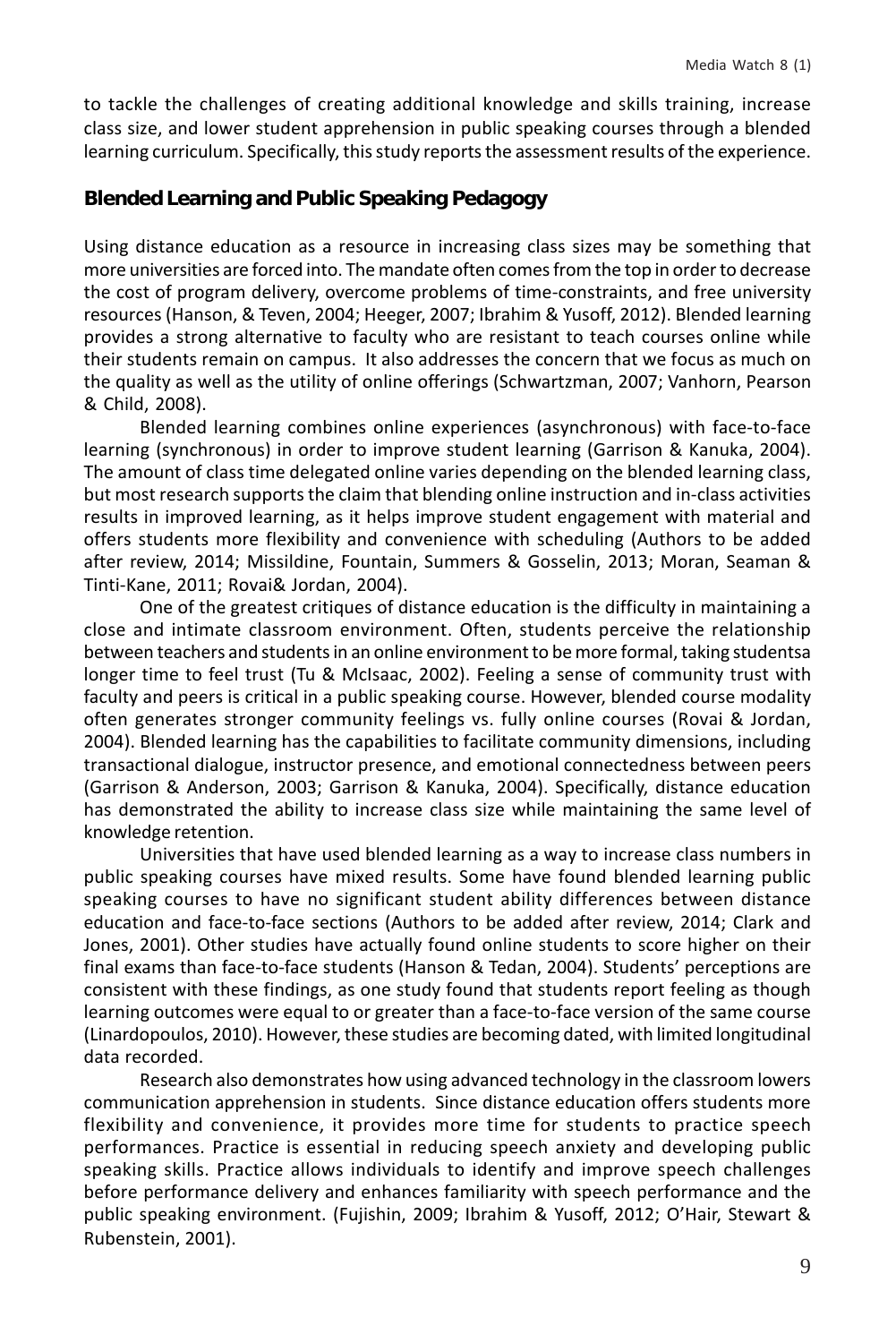Moreover, one study using digital technology in the public speaking classroom found online tools to significantly decrease communication apprehension, especially for students with high levels of communication apprehension who are often the first to drop out of courses (Leeds & Maurer, 2009). While this is promising for a course often associated with feelings of embarrassment and discomfort, no research found directly measures the impact of a blended learning modality on communication apprehension.

 Based on this literature, the authors of this study aim to assess student learning outcomes in blended public speaking course sections compared to regular face-to-face sections. The assessment model follows the National Communication Association's (NCA, 2011) recommendation that assessment of public speaking courses should include three components – cognitive, behavioral, and affective.

- RQ1: How do blended learning sections of Public Speaking perform on knowledge measures compared to face-to-face sections?
- RQ2: How do blended learning sections of Public speaking perform in skills/behavioral measures compared to face-to-face sections?
- RQ3: What impact does course modality have on communication apprehension in students regarding public speaking performance?

# **Methodology**

Public Speaking Course Creation

The blended learning public speaking class was developed due to a university strategic initiative designed to expand distance education offerings. This initiative called for engaging students in alternative distance learning environments, expanding technology use, and making learning accessible to students who may have difficulty attending face-to-face classes. Additionally, the course helped alleviate some campus space limitations on campus.

A team of five faculty members worked together to design the course. There were long discussions on the logistics of delivering the course, such as how online units, quizzes, discussion forums, and face-to-face time would be sequenced and utilized. The model of "flipping the classroom" (Baker, 2000; Bergmann and Sams, 2012) was useful in guiding the process. The final design used was to have students finish an online learning module in preparation for face-to-face sessions. Modules covered material normally given in lecture format. Each lecture related to one or more chapters of the class textbook. All faculty members participated in creating content for online modules, each of which had between 3-5 videos and corresponding online quizzes. They then reviewed the content for each video before it was recorded, and faculty all recorded lectures. This allowed students to view a variety of faculty throughout the semester. Videos were edited using Camtasia software, and a lot of effort was spent in making sure they were of high quality. Each online section was designed to be large, with 100 students enrolled. Online attendance was based on completion of the module, and each module had several videos which had graded quizzes at the end. Students also met two times a week for 50 minutes of face-to-face time. Each face-to-face section had no more than 25 students. Thus, the model was 1/3 online, and 2/3 face-to-face. The greater portion of the class was face-to-face to work on hands-on activities in speech preparation, as well as for delivering speeches.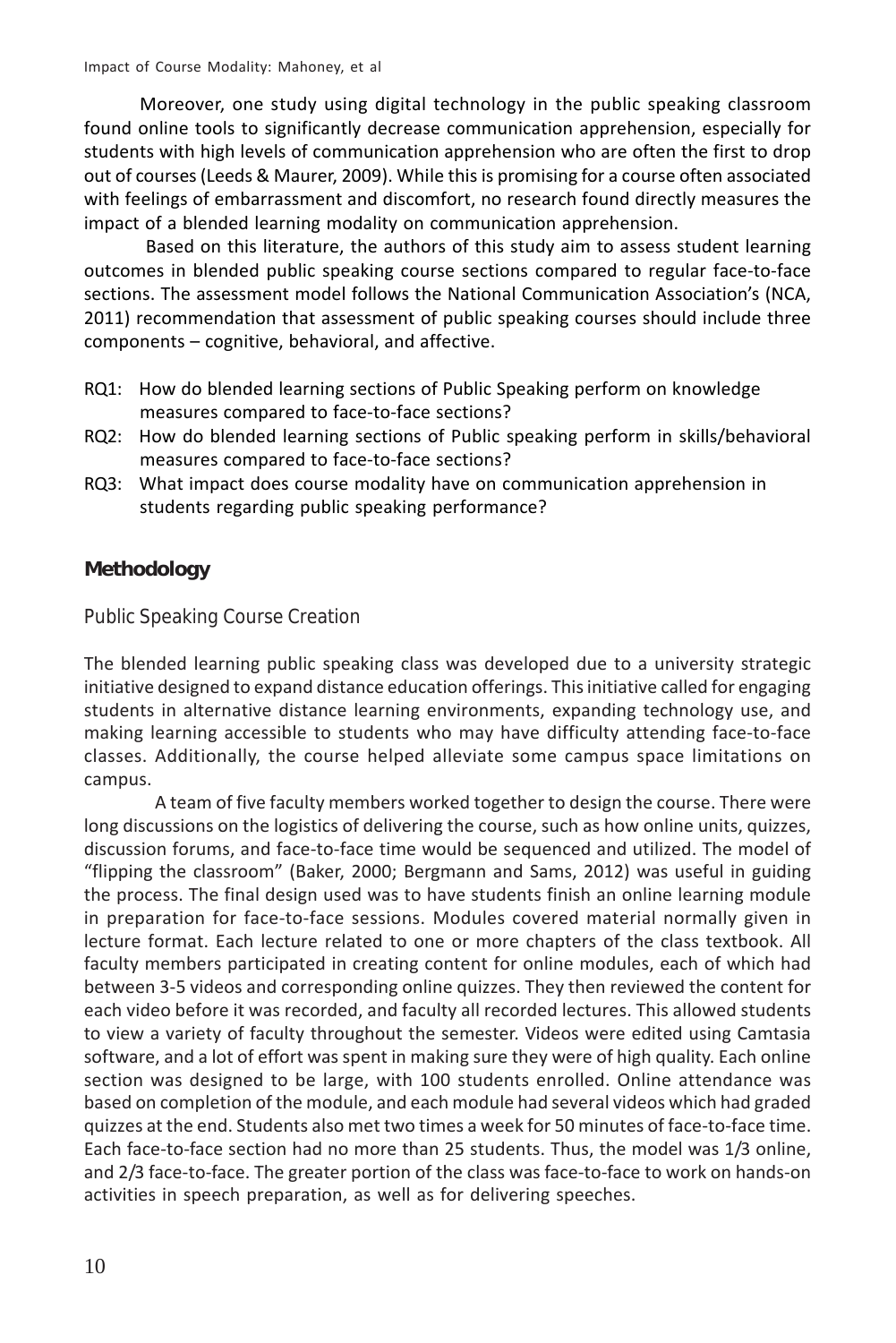# Study Design

Assessment was done to compare student knowledge, performance/skills, and communication apprehension between the new blended course versus traditional face-toface courses. As mentioned earlier, the three National Communication Association public speaking assessment components were measured – cognitive, behavioral, and affective (NCA, 2011). Student knowledge and performance are direct measures; communication apprehension is an indirect measure.

#### Assessment Plan

A quasi-experimental design was used to compare sections of a blended vs. face-to-face course. Sections were offered in the same semester (Spring 2016), as well as textbook and assignments, course syllabi, speech rubric, and grading breakdown (60% speeches; 40% tests). In-class mid-term and final exams were administered in both course modalities, and multiple-choice questions of common knowledge were measured. Each measure was administered twice during the semester. They are described in detail below.

#### **Measurements**

*Direct Cognitive Measure –* Students took in-class knowledge tests to measure public speaking concepts. The pre-measures were taken immediately after add/drop, and the post measures were taken as part of the final exam. Five questions tested students' knowledge of three vital factors of a speech: content (sources), organization (thesis and transition) and delivery (extemporaneous speaking and eye contact). The benchmark goal was set at 75% (Middle States Commission on Higher Education, 2007).

*Direct Measure– Behavioral.* The department uses a common speech evaluation form to assess the progress of students in demonstrating mastery of the three key areas of speech presentation. Faculty evaluated five measures of speech performance, namely: students' effectiveness in developing a clear thesis statement (organization), transition (organization), students' incorporation of proper source citations (content), proper use of limited notes/extemporaneous speaking (delivery), and students' ability to maintain effective eye contact (delivery). These measures match the knowledge questions. The 5 point rubric identified 5 = excellent, 4 = very good, 3 = competent, 2 = needs improvement, and 1 = very poor. The benchmark goal for these measures was also set at 75% of students rated as "excellent," "very good," or "competent." The pre measure was the informative speech, and the post measure was the persuasive speech.

*Indirect Measure– Affective* students' perception of their apprehension toward public speaking was measured by McCroskey's *Personal Report of Communication Apprehension*(PRCA). Higher scores indicate higher apprehension. A score above 18 represents high levels of anxiety. The pre-measure was taken immediately after add/drop, and the post-measure was taken during the last day of class. This scale has been shown to be reliable and valid (Rubin, Palmgreen, and Sypher, 2004).

#### **Participants**

There were 190 students in face-to-face sections; 113 students in the blended learning sections were included in the study. In the tables below where pre and post measures are presented, only students with both pre and post measures were included in the analysis.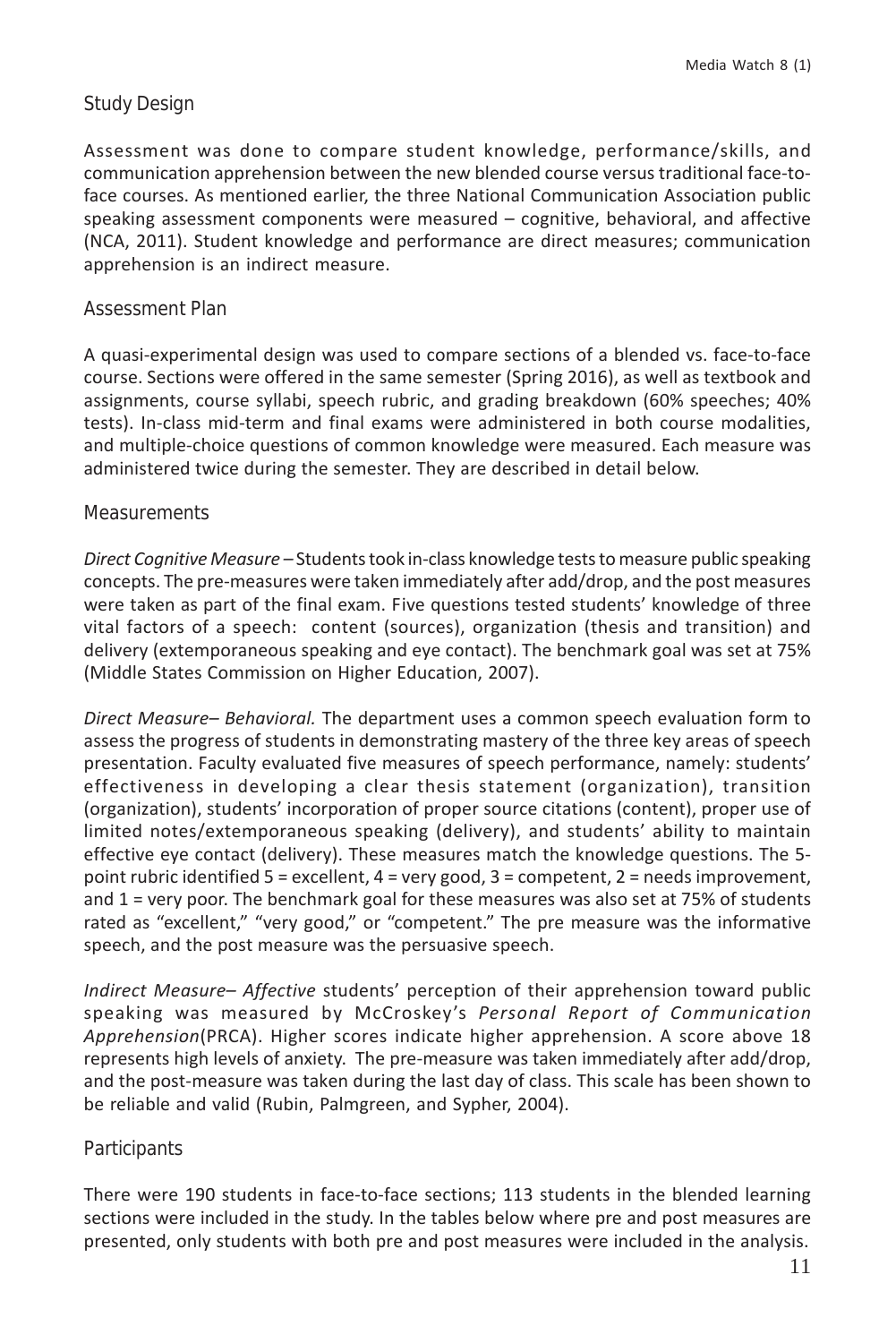# **Results**

## Knowledge Measures

RQ1 asked how blended learning sections perform on knowledge measures compared to face-to-face sections. Table 1 compares post measures of knowledge between students in the two modalities. The post measure results comparing knowledge items of face-to-face sections with blended learning sections showed blended learning students performing better on three items. It is important to note that for four measures, blended learning sections met or came within a couple of percentage points below the benchmark of 75%. For face-to-face classes, 4 out of 5 post measures did not meet the 75% minimum benchmark set by the Middle States Commission.

|   | Per cent Correct   |                  |                     |                                  |  |  |
|---|--------------------|------------------|---------------------|----------------------------------|--|--|
|   | Question           | Face to face $-$ | <b>Blended post</b> | $x^2$ test                       |  |  |
|   |                    | post measure     | measure             |                                  |  |  |
|   | <b>Number</b>      | 181              | 113                 |                                  |  |  |
|   | Content            |                  |                     |                                  |  |  |
| 1 | (Source citation)  | 117 (64.6%)      | 98 (86.7%)          | $x^2$ = 17.267, df = 1, p <.000  |  |  |
|   | Delivery           |                  |                     |                                  |  |  |
| 2 | (Extemporaneous    |                  |                     |                                  |  |  |
|   | delivery)          | 97 (53.6%)       | 83 (73.5%)          | $x^2$ = 11.558, df = 1, p < .001 |  |  |
| 3 | (Eye contact)      | 89 (49.2%)       | 80 (70.8%)          | $x^2$ = 13.312, df = 1, p <.000  |  |  |
|   | Organization       |                  |                     |                                  |  |  |
| 4 | (Transition)       | 161 (89.0%)      | 100 (88.5%)         | $x^2$ = 0.014, df = 1, p < ns    |  |  |
| 5 | (Thesis statement) | 122 (67.4%)      | 87 (77.0%)          | $x^2$ = 3.112, df = 1, p < ns    |  |  |
|   |                    |                  |                     |                                  |  |  |

Table 1. Knowledge-Face-to-face vs. blended post measure

Tables 2 and 3 show pre and post measures for each modality. Each group began with most measures below the benchmark, which is to be expected since this was before regular instruction began. There were significant improvements in both groups for most of the knowledge items measured from the first measure to the second measure. However, face to face classes did not meet the benchmark for four items in the post measure, while blended sections did not meet benchmark for two items.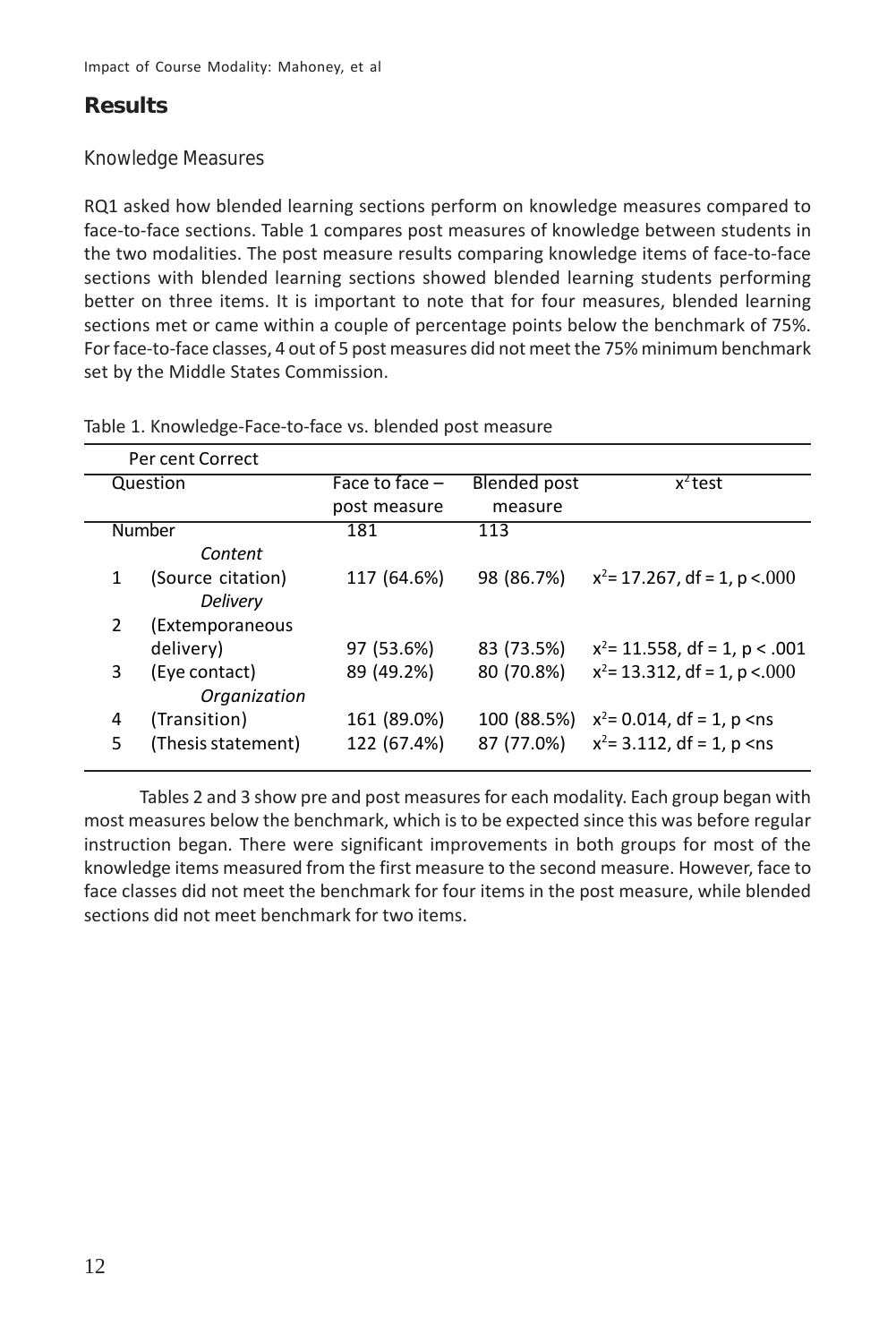|               | Per cent Correct   |                  |                  |                                         |  |  |
|---------------|--------------------|------------------|------------------|-----------------------------------------|--|--|
| Question      |                    | Face to face $-$ | Face to face $-$ | Paired sample t-test                    |  |  |
|               |                    | pre measure      | post measure     |                                         |  |  |
|               | Number             | 174              | 174              |                                         |  |  |
|               | Content            |                  |                  |                                         |  |  |
| 1             | (Source citation)  |                  |                  |                                         |  |  |
|               | $(n=173)$          | 46.2%            | 64.7%            | $t(172) = -4.05$ , p<.000               |  |  |
|               | Delivery           |                  |                  |                                         |  |  |
| $\mathcal{L}$ | (Extemporaneous    |                  |                  |                                         |  |  |
|               | delivery)          | 37.4%            | 54.0%            | $t(173) = -3.667$ , p<.000              |  |  |
| 3             | (Eye contact)      | 41.4%            | 47.7%            | $t(173) = -1.347$ , p <ns< td=""></ns<> |  |  |
|               | Organization       |                  |                  |                                         |  |  |
| 4             | (Transition)       | 73.4%            | 88.5%            | $t(173) = -3.591$ , p<.000              |  |  |
| 5             | (Thesis statement) | 54.6%            | 66.7%            | $t(173) = -2.531$ , p<.01               |  |  |
|               |                    |                  |                  |                                         |  |  |

Table 2. Knowledge-face-to-face pre and post measure

Table 3. Knowledge- blended learning pre and post measure

| Per cent Correct                                |  |  |  |  |  |  |
|-------------------------------------------------|--|--|--|--|--|--|
| <b>Blended learning</b><br>Paired sample t-test |  |  |  |  |  |  |
| post measure                                    |  |  |  |  |  |  |
|                                                 |  |  |  |  |  |  |
|                                                 |  |  |  |  |  |  |
| $t(112) = -5.002$ , p<.000                      |  |  |  |  |  |  |
|                                                 |  |  |  |  |  |  |
|                                                 |  |  |  |  |  |  |
| $t(112) = -4.187$ , p<.000                      |  |  |  |  |  |  |
| $t(112) = -3.113$ , p<.002                      |  |  |  |  |  |  |
|                                                 |  |  |  |  |  |  |
| $t(112) = -4.842$ , p<.000                      |  |  |  |  |  |  |
| $t(112) = -5.237$ , p<.000                      |  |  |  |  |  |  |
|                                                 |  |  |  |  |  |  |

#### Behavioral Measures

RQ 2 asked how students in the blended learning sections perform on skills measures vs. face-to-face sections. Results indicate the mean scores of performance measures, whether significant differences between modalities exist, and between pre and post measures for each modality. The tables also show the percent of students who received an excellent/ competent score. This is because it is important to see the proportion of students who achieved the benchmark for the target behavior.

Table 4 shows significant differences in three measures for the post measure between the two modalities. Specifically, the blended learning sections scored significantly higher on extemporaneous speaking, eye contact, and thesis. Notably, both face-to-face and blended learning sections met the benchmark of 75 per cent who were rated from 3-5 (Excellent, above average, and competent) on the rating scale for all five measures.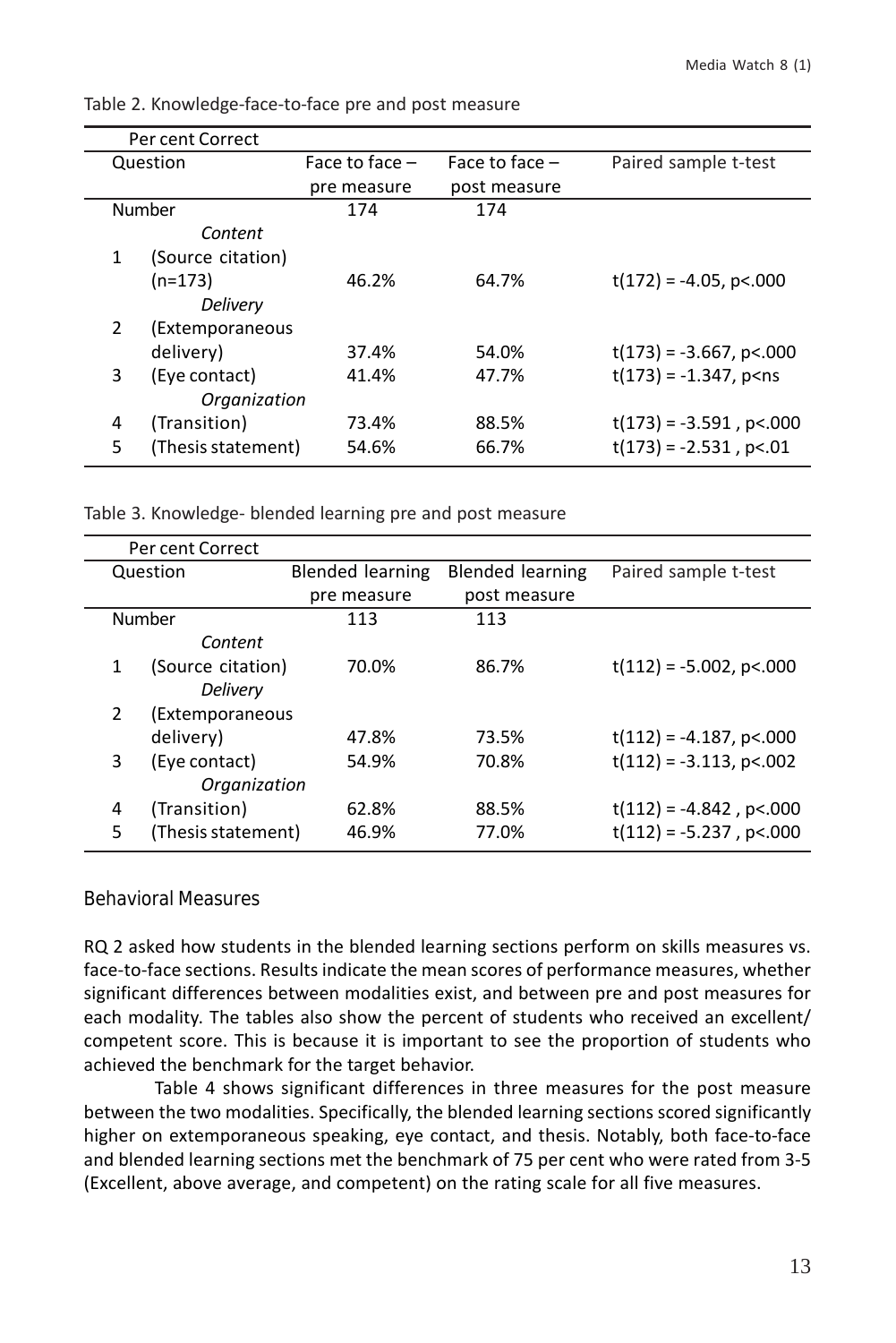Impact of Course Modality: Mahoney, et al

| Question                | Face to face | Blended learning | Independent                            |
|-------------------------|--------------|------------------|----------------------------------------|
|                         | post measure | post measure     | sample t-test                          |
| Number                  | 188/189      | 108/110          |                                        |
| Content                 |              |                  |                                        |
| Source citation (mean)  | 4.17         | 4.16             | $t(297) = 0.044$ , p <ns< td=""></ns<> |
| Excellent-competent (%) | 87.8         | 97.3             |                                        |
| Delivery                |              |                  |                                        |
| Extemporaneous          |              |                  |                                        |
| speaking (mean))        | 3.85         | 4.43             | $t(294) = -4.71$ , p<.000              |
| Excellent-competent (%) | 86.2         | 98.1             |                                        |
| Eye contact (mean)      | 3.95         | 4.47             | $t(296) = -4.26$ , p<.000              |
| Excellent-competent (%) | 89.4         | 97.2             |                                        |
| Organization            |              |                  |                                        |
| Transition (mean        | 4.35         | 4.15             | $t(296) = 1.572$ , p <ns< td=""></ns<> |
| Excellent-competent (%) | 95.2         | 93.4             |                                        |
| Thesis (mean)           | 4.56         | 4.86             | $t(297) = -3.303$ , p<.001             |
| Excellent-competent (%) | 97.9         | 98.2             |                                        |

Table 4. Speech performance--Face to face vs. blended learning post measure

Both face-to-face and blended sections showed significant improvements from the pre to the post measures. As Table 5 shows, there were significant improvements in all measures from the first to the second speech in the face-to-face sections. Students met the 75% benchmark of competency for all measures. In Table 6, results show that blended learning sections performed better in three performance measures from the first to the second measure. In one item - transition - the pre measure was already above a 4.0 average, and improved slightly in the post measure. For other items, the pre measures averaged below 4.0, and these levels were raised to above 4.0 in the second measure. Students met the 75% benchmark of competency for all measures.

Table 5. Speech performance--Face to face pre and post measure

| Question                | Face to face<br>pre measure | Face to face<br>post measure | Paired sample t-test       |
|-------------------------|-----------------------------|------------------------------|----------------------------|
| Number                  | 182/183                     | 182/183                      |                            |
| Content                 |                             |                              |                            |
| Source citation (mean)  | 3.58                        | 4.14                         | $t(181) = -4.612$ , p<.000 |
| Excellent-competent (%) | 64                          | 87.8                         |                            |
| Delivery                |                             |                              |                            |
| Extemporaneous          |                             |                              |                            |
| speaking (mean)         | 3.18                        | 3.84                         | $t(181) = -6.407$ , p<.000 |
| Excellent-competent (%) | 46.2                        | 86.2                         |                            |
| Eye contact (mean)      | 3.46                        | 3.94                         | $t(182) = -5.192$ , p<.000 |
| Excellent-competent (%) | 72.3                        | 89.4                         |                            |
| Organization            |                             |                              |                            |
| Transition (mean)       | 4.02                        | 4.33                         | $t(181) = -3.60$ , p<000   |
| Excellent-competent (%) | 87                          | 95.2                         |                            |
| Thesis (mean)           | 3.97                        | 4.55                         | $t(182) = -5.805$ , p<000  |
| Excellent-competent (%) | 61.4                        | 97.9                         |                            |
|                         |                             |                              |                            |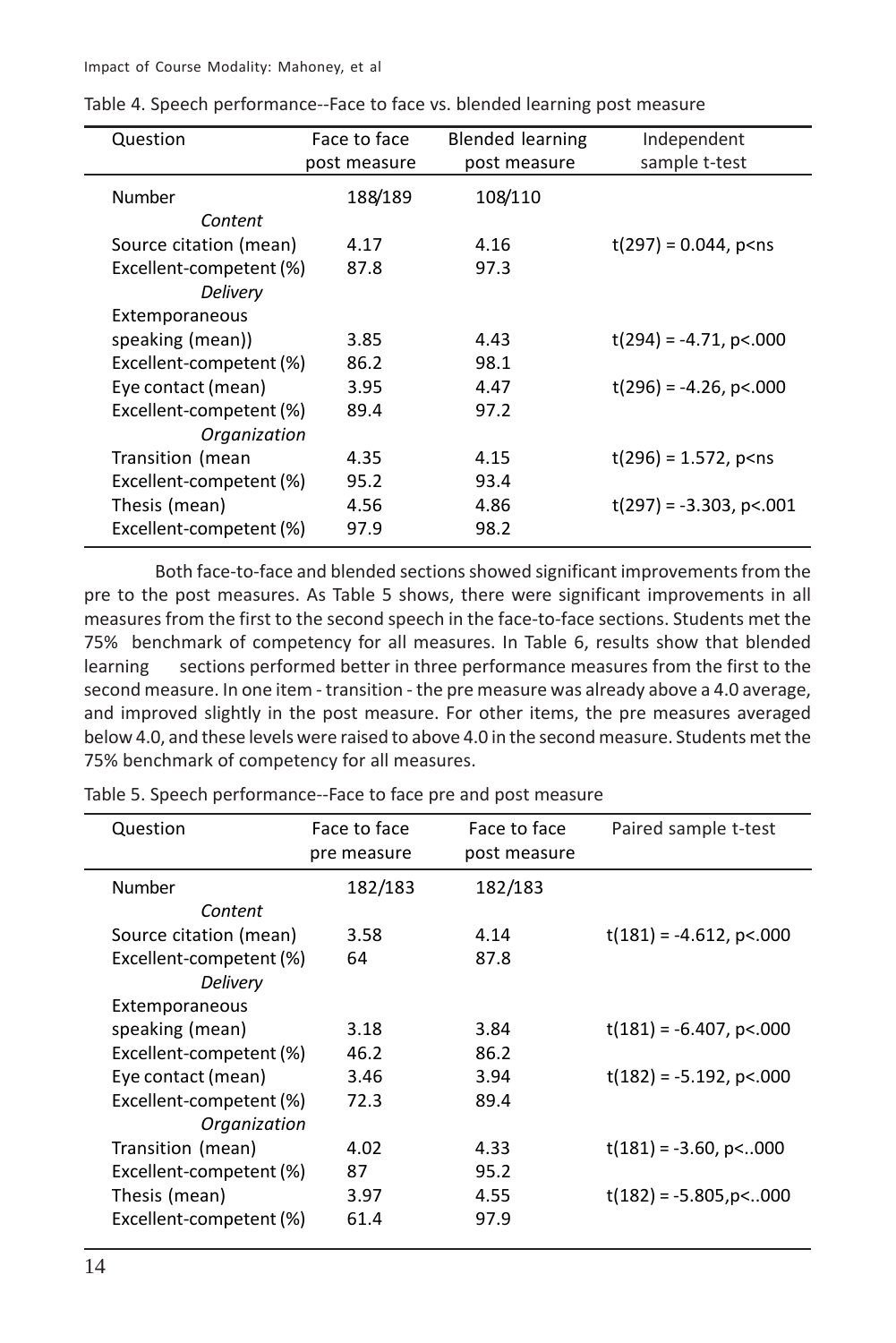| Question                | Blended learning | Blended learning | Paired sample t-test                   |
|-------------------------|------------------|------------------|----------------------------------------|
|                         | pre measure      | post measure     |                                        |
| Number                  | 92               | 92               |                                        |
| Content                 |                  |                  |                                        |
| Source citation (mean)  | 3.20             | 4.03             | $t(91) = -5.18$ , p<.000               |
| Excellent-competent (%) | 53.3             | 97.3             |                                        |
| Delivery                |                  |                  |                                        |
| Extemporaneous          |                  |                  |                                        |
| speaking (mean)         | 3.84             | 4.40             | $t(91) = -4.525$ , p<.000              |
| Excellent-competent (%) | 94.5             | 98.1             |                                        |
| Eye contact (mean)      | 3.35             | 4.43             | $t(91) = -8.679$ , p<.000              |
| Excellent-competent (%) | 79.3             | 97.2             |                                        |
| Organization            |                  |                  |                                        |
| Transition (mean)       | 3.85             | 4.04             | $t(91) = -1.178$ , p <ns< td=""></ns<> |
| Excellent-competent (%) | 94.6             | 93.6             |                                        |
| Thesis (mean)           | 4.75             | 4.85             | $t(91) = -0.877$ , p <ns< td=""></ns<> |
| Excellent-competent (%) | 97.8             | 98.2             |                                        |

Table 6. Speech performance-Blended learning pre and post

Affective—Communication Apprehension

RQ 3 asked what impact course modality has on communication apprehension in students regarding public speaking performance. The *Personal Report of Communication Apprehension* self-report scale was used to measure speech anxiety levels. Table 7 shows that students in blended sections had significantly lower PRCA scores in the second measure. (Lower scores represent lower anxiety.) However, both groups had scores which were lower than the benchmark of 18 (which represents high levels of anxiety).

|  |  |  |  |  |  |  |  |  | Table 7. PRCA face to face vs. blended learning post measure |
|--|--|--|--|--|--|--|--|--|--------------------------------------------------------------|
|--|--|--|--|--|--|--|--|--|--------------------------------------------------------------|

| PRCA scores (lower means less apprehension)                                                                                       |            |             |                          |  |  |  |
|-----------------------------------------------------------------------------------------------------------------------------------|------------|-------------|--------------------------|--|--|--|
| Face to face<br><b>Blended learning</b><br>Independent<br>sample t-test<br>post measure<br>post measure<br>$(n=182)$<br>$(n-110)$ |            |             |                          |  |  |  |
| Mean (sd)                                                                                                                         | 17.0(5.13) | 15.8 (3.87) | $t(290) = 2.294$ , p<.02 |  |  |  |

Tables 8 and 9 show that both face-to-face and blended learning groups had significant decreases in levels of apprehension from the first measure to the second measure, with both beginning from 19-20, and going down 3-4 points on the scale. As can be seen in Table 7, however, blended students had significantly lower apprehension by semester's end.

Table 8. PRCA face to face pre and post measure

|           | PRCA scores (lower means less apprehension) (n=176) |              |                           |  |  |  |
|-----------|-----------------------------------------------------|--------------|---------------------------|--|--|--|
|           | Paired sample t-test                                |              |                           |  |  |  |
|           | pre measure                                         | post measure |                           |  |  |  |
| Mean (sd) | 19.82 (4.82)                                        | 16.9(5.18)   | $t(175) = 7.305$ , p<.000 |  |  |  |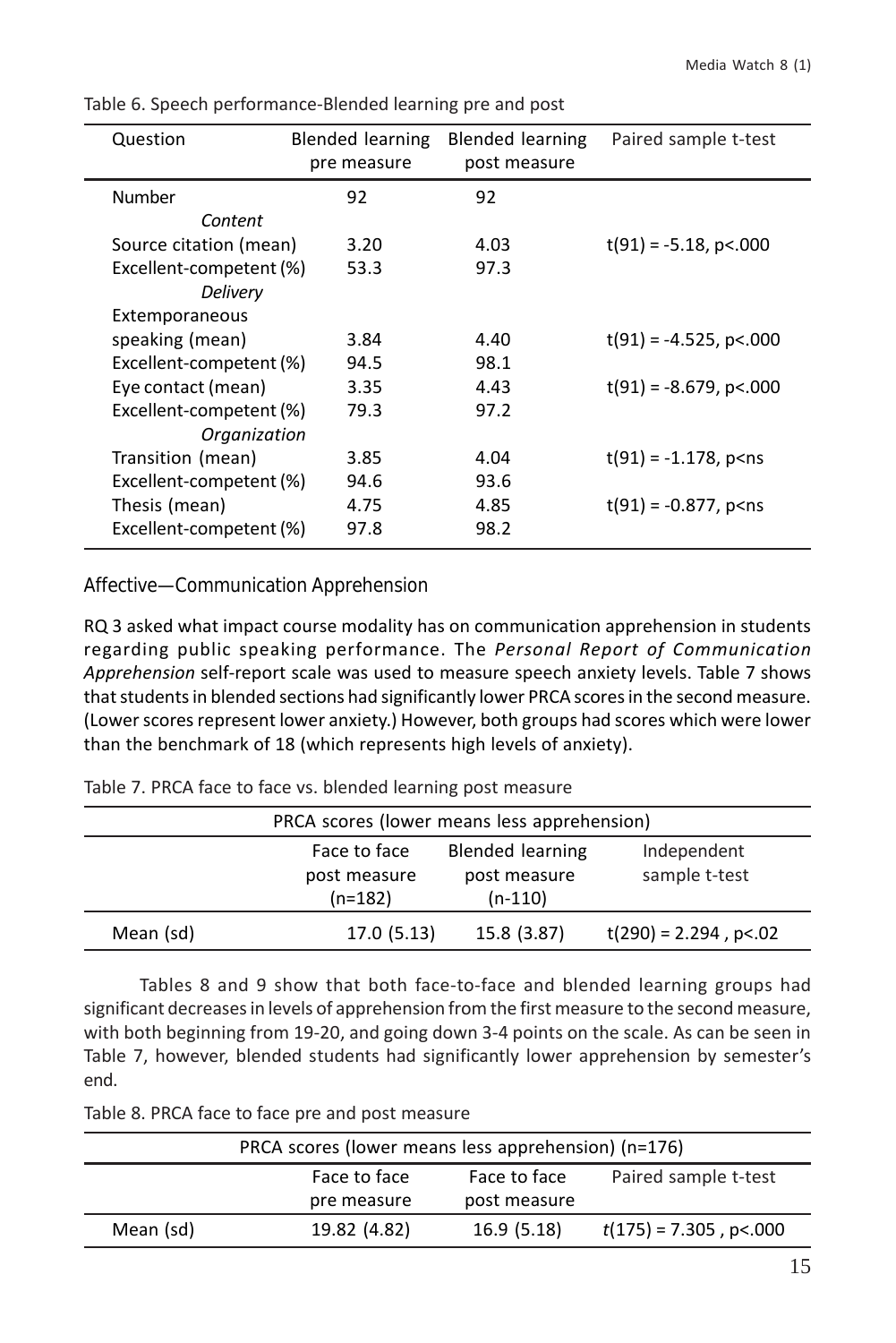|                                                        | PRCA scores (lower means less apprehension) (n=108) |              |                          |  |  |  |
|--------------------------------------------------------|-----------------------------------------------------|--------------|--------------------------|--|--|--|
| Blended learning Blended learning Paired sample t-test |                                                     |              |                          |  |  |  |
|                                                        | pre measure                                         | post measure |                          |  |  |  |
| Mean (sd)                                              | 19.75 (4.89)                                        | 15.7(3.9)    | $t(107) = 8.24$ , p<.000 |  |  |  |

Table 9. PRCA blended learning pre and post measure

#### **Discussion**

On all three components measured—cognitive, behavioral, and affective—students in blended sections performed better than or on par with face-to-face students. Blended students performed better in three knowledge measures and three speech behavioral measures. They also had lower anxiety levels at the end of the semester. It should be noted that from the first to the second period, significant improvements were observed in both groups of students for most of the cognitive and behavioral items, as well as significantly lower anxiety. Nonetheless, students in both modalities did not quite meet benchmark goals for all the knowledge items. Therefore, both modalities of teaching were generally successful for skills development and anxiety reduction, but both need some improvement in achieving knowledge gains.

A focus group was held at the conclusion of the semester with four students enrolled in blended sections to better understand their experience in the new course. In general, students expressed that they liked the class and format. In particular, each individual student said that he or she liked the freedom of time. Especially since this is a general education class, when students have classes in their majors, they expressed that it was nice to have more flexibility with a general education class. One student said that when she got home really late, she appreciated that she could schedule her own time to work on the videos, even at 11 o'clock at night. All four said that they did better on grades because they could review videos as often and when they liked.

In addition, all four students agreed that the technology was "super easy to follow," even for a student who was not good with technology. Students liked having a variety of professors. They commented that none of them was just monotone or boring. The young man could not believe this was the first time running the class and, was "shocked at how well it was implemented."

Students agreed that they like the blended learning format even better than they think they would like a totally distance format, because they saw the value of giving the speeches in class in front of an audience. When asked whether they might want to do an online presentation, one student said that that would be good because this is the way the world is going. Another said that she had a recent interview online, which was "weird," and she wished that she had had some practice.

# **Conclusion**

This research illustrates how a blended learning format of public speaking provides unique opportunities and some challenges in meeting the needs of today's educational environment. In particular, the ability to enhance knowledge, performance/skills, and communication apprehension through a blended learning course is demonstrated. Faculties were able to increase class size and maintain and improve many aspects of the course.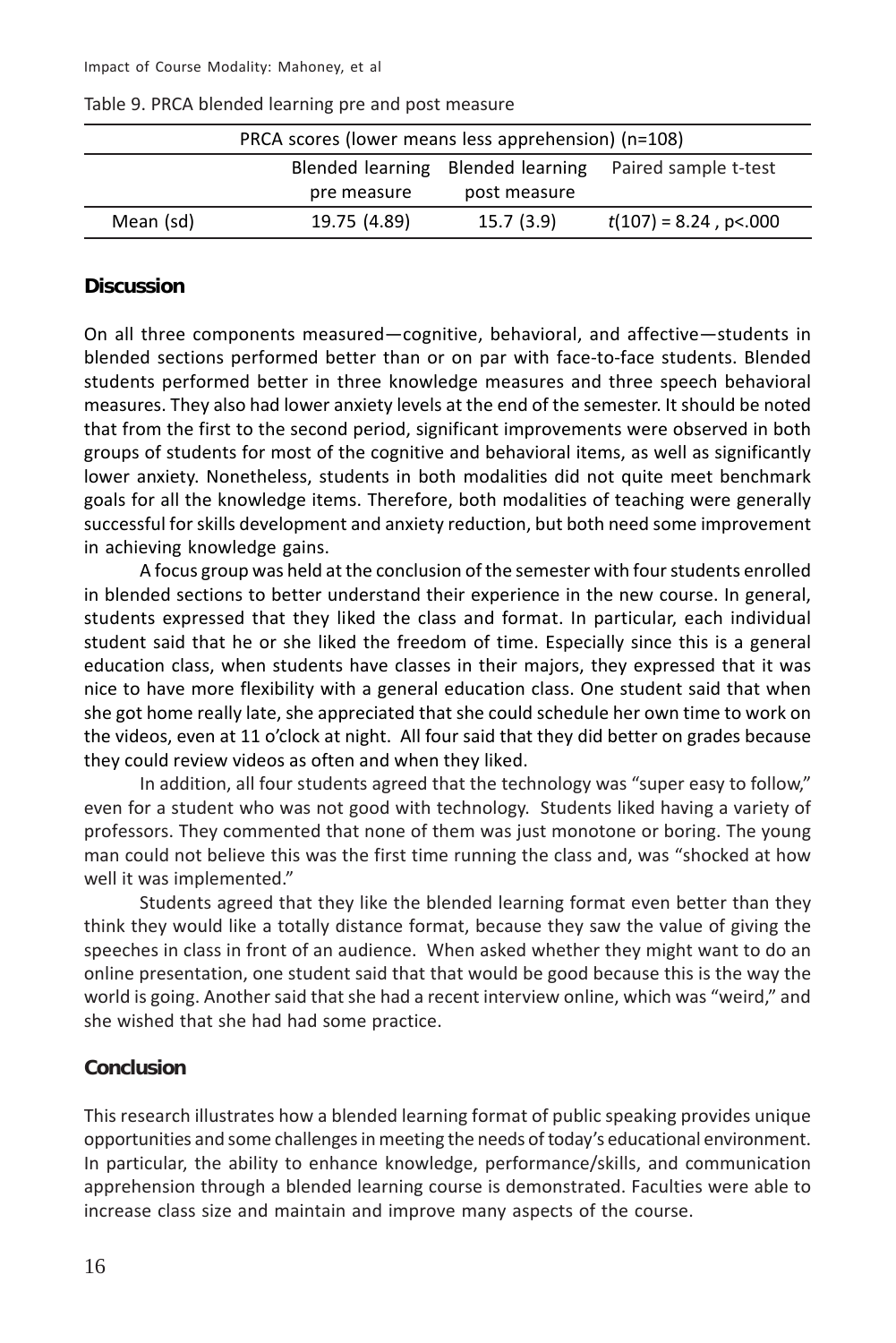This research found significant improvements in most knowledge measures in a blended learning modality. One possible reason for the improvement is the asynchronous nature of blended learning online modalities. Using video lectures allows students the ability to review lecture data as often as they like because they are available through a course module system. Videos include reliable and high quality content and do not vary randomly from one delivery moment to the next.

The ability to demonstrate skill attainment is also enhanced in the blended learning format, specifically extemporaneous presentation, eye contact, and thesis statement. This may be a result of increased class time dedicated to practice and performance, since formal lecturing is taken out of the in-class equation. Apprehension is lowered perhaps as a result of more class time spent in interactive work, and the use of a lecture modality that lowers student anxiety about capturing information on the first pass. Embedded review questions further allow students to feel secure in their progress.

In sum, our observations find that the use of the blended learning format, if well implemented, can truly enhance the quality of instruction and the learning environment. It challenges the "zone of proximal development" (Vygotsky's,1978) and posits students as the source of knowledge, expertise, and experiences in the classroom. Professors interested in this approach should be aware that the motivation must be more than bending to administration desire for more space and efficient use of faculty instruction hours. Use of consistent and high quality lecture materials, well-designed and targeted class activities, and modalities that allow students to self-pace and review as much as needed, is ideal to establish content mastery, skill development and a lower level of anxiety for a variety of students. This has been our finding and it demonstrates exciting possibilities for the use of different teaching modalities in the future.

#### **References**

- Baker, J.W. (2000) The 'Classroom Flip': using web course management tools to become the guide by the side, in J.A. Chambers (Ed.) *Selected Papers from the 11th International Conference on College Teaching and Learning*, pp. 9-17. Jacksonville: Florida Community College at Jacksonville.
- Battistich, V., Solomon, D., Kim, D., Watson, M., and Schaps, E. (1995). Schools as communities, poverty levels of student populations, and students' attitudes, motives, and performance: A multilevel analysis. *American Educational Research Journal*, *32,*627-658.
- Beldarrain, Y. (2006). Distance education trends: Integrating new technologies to foster student interaction and collaboration. *Distance education*, 27(2), 139-153.
- Bergmann, J. & Sams, A. (2012) *Flip Your Classroom: reach every student in every class every day*. Eugene, OR: International Society for Technology in Education.
- Clark, R.,& Jones, D. (2001). A Comparison of Traditional and Online Formats in a Public Speaking Course. *Communication Education 50*(2), 109-124.
- Cotellese, C., Bornak, M., & Davidson, G. (2015). Creation of an online public speaking class
- using web-conferencing. *International Journal of Social Media and Interactive Learning Environments*, *3*(2), 117-125.
- Fujishin, R. (2009).*The Natural Speaker*, Boston: Pearson. (Garrison, D., & Anderson, T. (2003). *E-learning in the 21st century: A framework for research and practice.* London: Routledge/ Falmer.
- Garrison, D., Anderson, T. & Archer, W. (2000) Critical Inquiry in a Text-Based Environment: computer conferencing in higher education, *The Internet and Higher Education*, *2(2/3),* 87-105.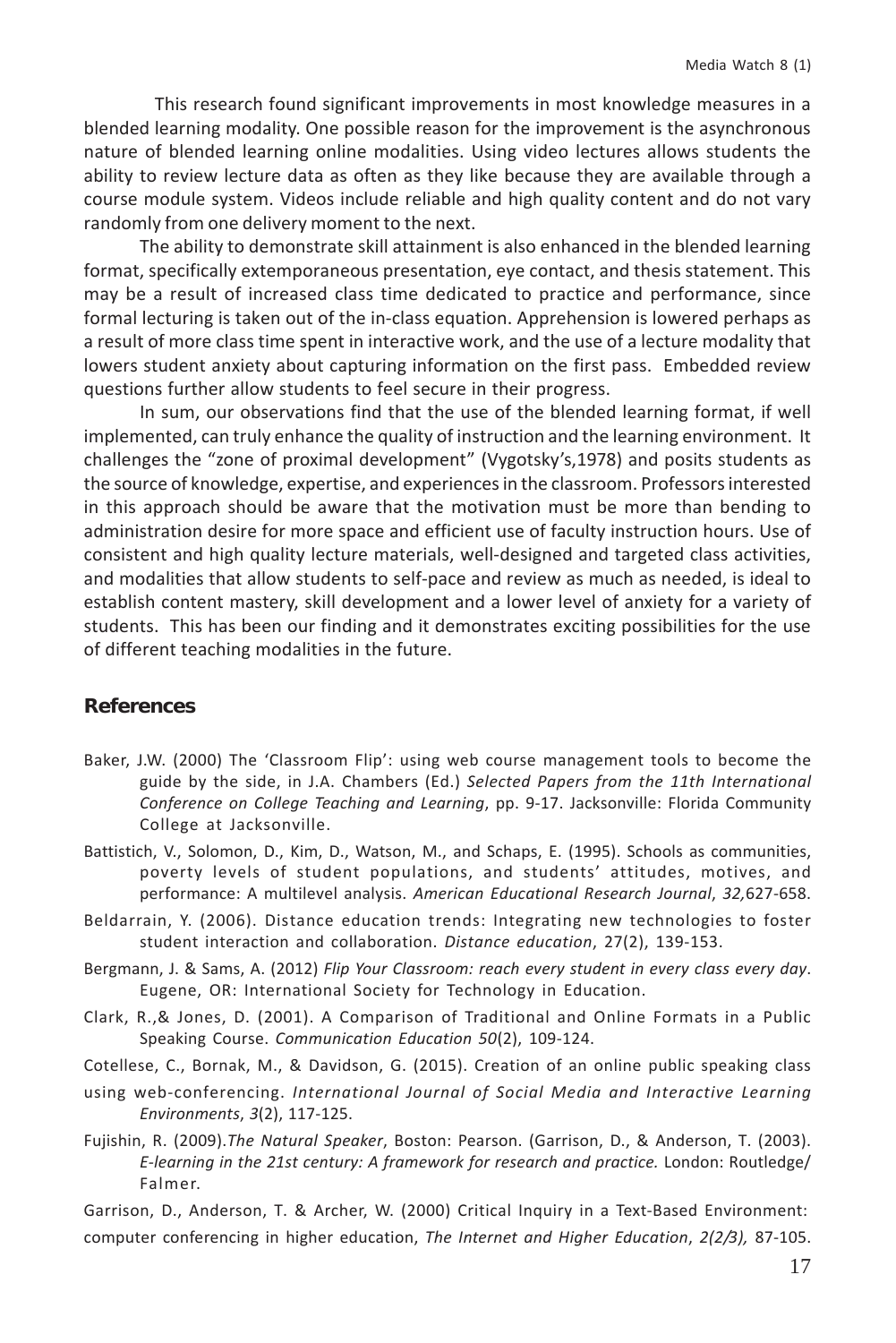- Garrison, D., & Kanuka, H. (2004). Blended learning: Uncovering its transformative potential in higher education. *The internet and higher education, 7(2),* 95-105.
- Glaser, H., & Bingham, S. (2012). Students' perceptions of their connectedness in the community college basic public speaking course. *Journal of the Scholarship of Teaching and Learning*, *9*(2), 57-69.
- Hanson, T., &Teven, J. (2004). Lessons learned from teaching public speaking online. *Online Classroom*, *1*(8).
- Haynes, W. (1990). Public speaking pedagogy in the media age. *Communication Education*, *39*(2), 89-102.
- Heeger, A. (2007). A close look at distance learning. *Distance Learning Today, 1*(1), 1-5.
- Holley, L.,& Steiner, S. (2005). Safe space: Student perspectives on classroom environment. *Journal of Social Work Education*, *41*(1), 49-64.
- Ibrahim, A., & Yusoff, Z. (2012). Teaching public speaking in a blended learning environment. *International Journal of Social Science and Humanity*, *2*(6), 573.
- Keegan, D. (1986). *Foundations of distance education (2nd ed.).,* New York: Routledge.
- Leeds, E. & Maurer, R. (2009). Using digital video technology to reduce communication apprehension in business education. *INFORMS Transactions on Education*, *9*(2), 84-92.
- Lawton, B., Foeman, A., & Thompsen, P. (2014). Untethering Education: creating a pilot hybrid class to enhance learning in intercultural communication. *E-learning and Digital Media, 11*(4).
- Levasseur, D., Dean, K., & Pfaff, J. (2004). Speech pedagogy beyond the basics: A study of instructional methods in the advanced public speaking course. *Communication Education*, *53*(3), 234-252.
- Linardopoulos, N. (2010). Teaching and learning public speaking online. *Journal of Online Learning and Teaching*, *6*(1), 198.
- McCroskey, J. (1982). Communication competence and performance: A research and pedagogical perspective. *Communication Education*, *31*(1), 1-7.
- McGrath, P., Gutierrez, P., and Valadez, I. (2000). Introduction of the college student social support scale: Factor structure and reliability assessment. *Journal of College Student Development, 41,* 415-426.
- Middle States Commission on Higher Education. (2007). *Student learning assessment: Options and resources.*Retrieved from http://www.msche.org/publications/SLA\_Book\_08080 80728085320.pdf
- Missildine, K., Fountain, R., Summers, L., &Gosselin, K. (2013). Flipping the classroom to improve student performance and satisfaction. *Journal of Nursing Education*.
- Motley, M. (1990). Public speaking anxiety qua performance anxiety: A revised model and an alternative therapy. *Journal of Social Behavior and Personality*, *5*(2), 85.
- National Communication Association (2011). Conceptual framework for assessing student learning based on three domains of learning: Cognition, behaviors, and affect. Retrieved from http://www.natcom.org/Default.aspx?id=543&libID=564
- NCA (2011). *The National Communication Association's Standards for Undergraduate Communication Programs.*Retrieved August 16, 2016, from https://www.natcom.org/uploadedFiles/ More\_Scholarly\_Resources/Chairs\_Corner/Stand ards for Program Review and Assessment/PDF-SPRA-Standards for Undergraduate\_Communication\_Programs.pdf
- O'Hair, D., Stewart, R., and Rubenstein, H. (2001). *A Speaker's Guidebook*, Bedford/St Martin's. (Parker, W. R. (1967). Where do English departments come from?.*College English*, *28*(5), 339-351.